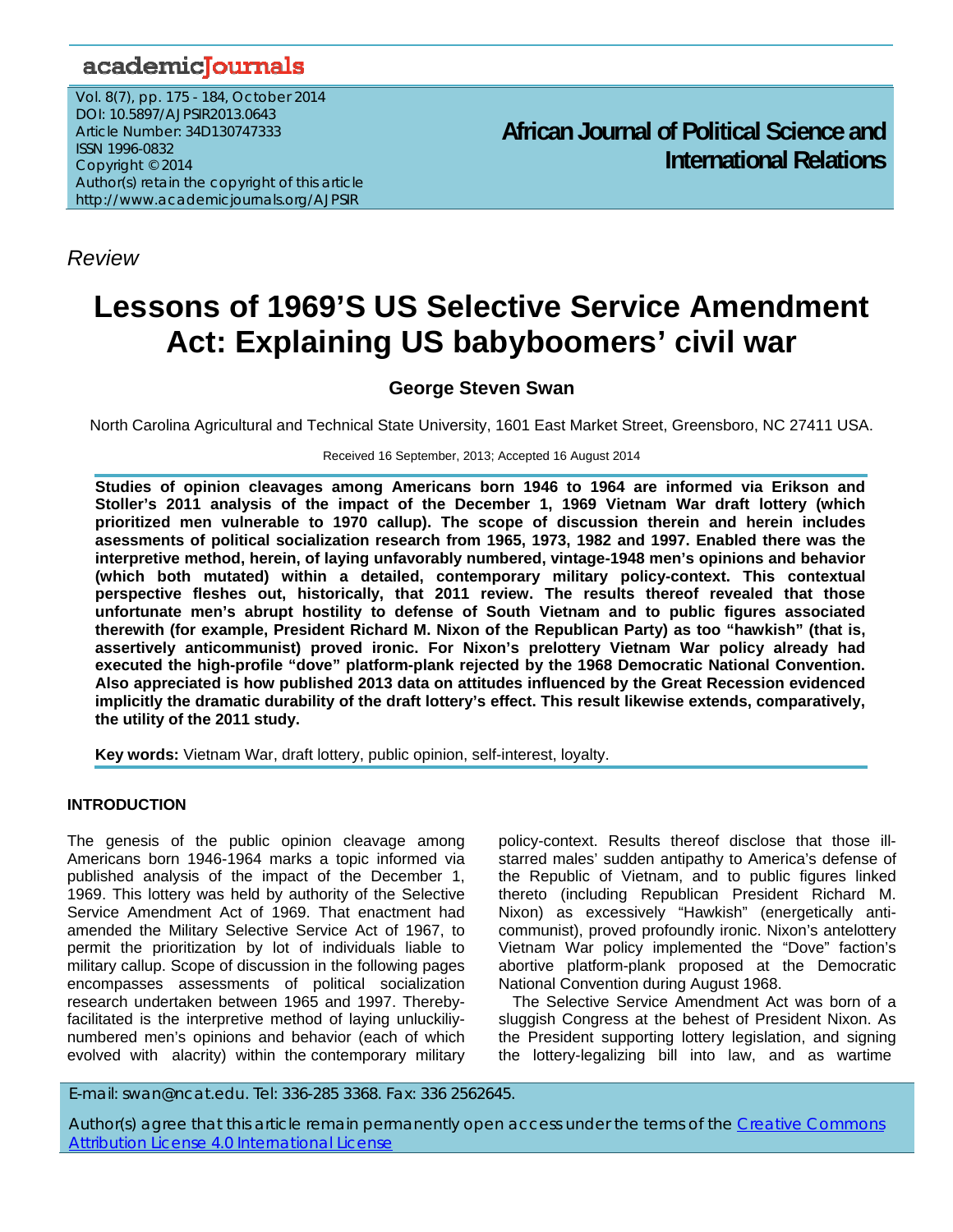Commander-in-Chief, Nixon became a public opinion lightning rod identified with this lottery draft-device. The enduring echoes of that long-ago evening were heeded during 2011 by Professors Robert A. Erikson and Laura Stoker. They acknowledged professionally the potent influence on political psychology of one's own interests (Furthermore, the risk-aversion psychological tendency facilitates a magnification of the weighting of losses over one's winnings). Political socialization-research-interviews of 1965 high school seniors had been followed-up with reinterviews, and questionnaires, in 1973, 1982, and 1997. The data deriving from male panelists born during the fateful year of 1948 were isolatable. How had the 1969 lottery numbers fed into subsequent opinion? The opinions and behavior of men unfavorably-numbered on that fraught December 1 changed substantially, and for a lengthy span. Partisan loyalties lurched. Enduring, not fading over the decades was the effect of attitudes toward the Vietnam War itself.

 However, a striking dimension of these outcomes goes unmentioned by Erikson and Stoker. An abrupt hostility toward the Vietnam War and toward persons associated therewith (including Vice-President Spiro T. Agnew) accompanied an unprecedented receptiveness toward one or another ostensibly anti-Vietnam War figure (e.g., Senator Edward M. Kennedy) on the part of the men dealt disfavored lottery numbers. Meanwhile, the Vietnam policy effectuated by Nixon and his National Security Adviser Henry A. Kissinger was that strategy advocated by Senator Edward M. Kennedy, and by Kennedy's copartisans, at the vexed 1968 Democratic National Convention. The Nixon-Kissinger strategy had been repudiated by the Party of Senator Kennedy and his copartisans as a program excessively generous to America's wartime enemies.

#### **Background Issues: The 1969 draft lottery, the baby boom, and the draft**

Well might the 1969 Vietnam draft lottery have triggered an outburst of emotion among America's youth. For by 1969 the baby boomers of America (born between January 1, 1946, and December 31, 1964) had sunk their teeth into the practice of wartime conscription. According to Landon Y. Jones:

*In retrospect, the confluence of Vietnam and the boom generation seems eerily exact, a hellish blind date arranged by history. Between 1964 and 1965, the months immediately after the [August 1964] Tonkin Gulf resolution, the number of draft-eligible 18-year olds went up faster than at any [prior] time in the nation's history. In 1964, the pool of draftable 18-year old men was 1.4 million; a year later it had jumped 35 percent to 1.9 million. By July 1, 1965, the overall draft reservoir was one-third larger than in 1963.* 

*Then, immediately after the number of 18-year-olds peaked in the middle of 1965, the Vietnam draft calls began. In September 1965, the Selective Service called 27,500, more than in any [other] month since [the Korean War's closing year of] 1953. By December of 1965, the monthly call was up to 40,200. Four times as many young men were drafted in the last six months of 1965 as in the same period in [Presidential election-year] 1964* (Jones, 1980: 92).

According to conscription expert Bruce Kerry Chapman, the coming of age of the baby boomers meant it was understood before 1969 that "the 'universal' feature of the draft has become a sick joke, an officially sanctioned fraud." A pretense to universality seemed to have been attempted in the naming of the Korean War era (1950- 1953) Universal Military Training and Service Act (Chapman, 1968: 4-6). This 1951 Act had, *inter alia*, squeezed the conscription age downward to eighteen and one-half. But Congress passed no legislation pursuant thereto that would have obligated men universally to military training and service. Eventually that statute was succeeded by the more honestly-entitled Military Selective Service Act of 1967.

Was the 1961-1968 Secretary of Defense Robert S. McNamara sensitive to the demographic tides swirling about his Pentagon bailiwick? By 1963 some members of Congress began challenging inequities in the draft (The imminent inundation of baby boomer draft registrants might relieve recruitment difficulties to initiating a volunteer military). By 1964, Secretary McNamara was ordering a Defense Manpower Study. Found Robert K. Griffith, Jr.:

*The defense manpower study group concluded its work in mid-1965, almost simultaneous with the beginning of American military intervention in Vietnam. When President Lyndon B. Johnson decided to commit American fighting men to Vietnam, he chose not to build up the active force by calling on the reserve components. Instead, selective service inductions fueled the buildup. Draft calls more than tripled by mid-1966. Of the nearly 340,000 men inducted in the first twelve months of increased U.S. involvement in the Vietnam War, 317,500 went into the Army, 19,600 to the Marine Corps, and 2,600 to the Navy* (Griffith, 1997: 11-12).

Observe the bulk of these baby boomer draftees being relegated to the Army rather than the Navy or Air Force. Robert Zelnick was a correspondent in Vietnam. He discloses: "[D]uring most of the war the Army simply assigned its draftees to combat while 'taking care of its own' with behind-the-lines jobs (Zelnick, 1999: 28)." Were not *all* of the United States Army's soldiers its own?

The McNamara Secretaryship-era Military Selective Service Act of 1967 forbade the President to induct draftees via a lottery. Lotterization remained illegal until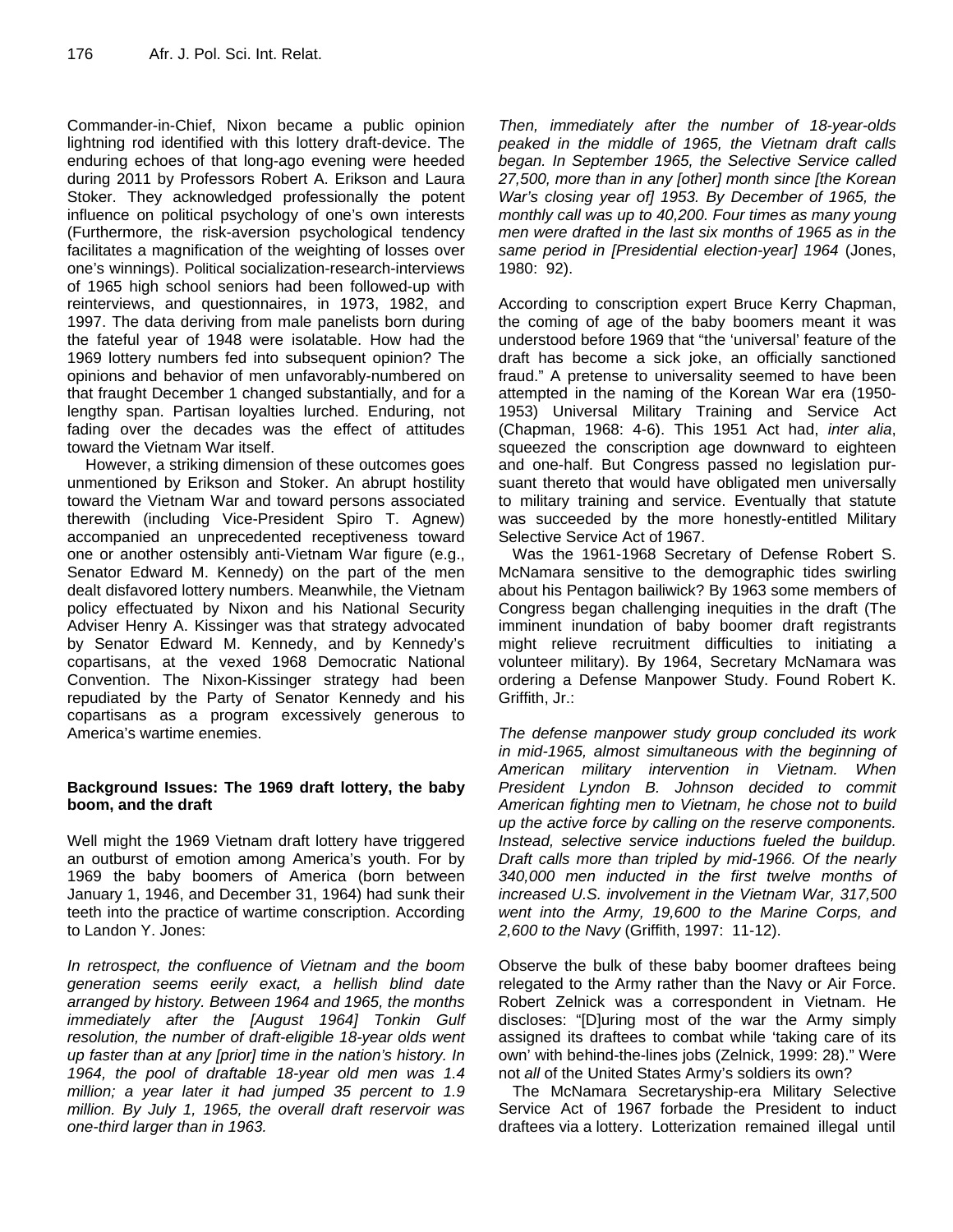November 26, 1969. After all, the whole point of a forthrightly-named Military Selective Service Act is that the Selective Service System is to select (Flynn, 1993: 197). In 1992, Michael Mandelbaum of Johns Hopkins University fancied that one had every reason to presume the Selective Service System would procede in 1970 as in 1969.

On October 1, 1969, the Chairman of the U.S. House of Representatives subcommittee assessing the Nixon administration's lottery proposal was F. Edward Hebert. He told associates there was no chance the bill would pass during 1969. The October 16 approval of the bill by the House Armed Services Committee was unexpected. On October 30, a Senate rebuff of the proposal until 1970 still was felt near-certain "(Mandelbaum, 1992: 14, 16). A Senate compromise resulted in Senate passage of the lottery bill on November 19, with presidential execution thereof on November 26.

Whence the October-November hustle in Congress over the Nixon lottery bill? The President on May 13 had proposed a lottery to displace the inherited draft system inherited by Nixon. His administration had introduced lottery legislation on August 19 (Maraniss, 1995: 93). But on September 19 (with the calendar year waning) Nixon cancelled the November and December draft levies and declared that were Congress to hesitate, Nixon would impose draft reform through executive order (Kilpatrick, 2009: 205). By September 19, Capitol Hill appreciated that it must tender a statute or be a bystander to executive action.

This was plain contemporaneously. The subheading of the page one lead story in the September 20 *New York Times* cried: "Congress Warned/Executive Order to Be Issued If Law Is Not Changed in '69." That story opened: "President Nixon announced today a 50,000-man cut in planned draft calls for the balance of the year and said that if Congress did not soon vote a draft reform bill he would issue an executive order to effect basic changes himself." The story added: "If Congress does not act on the measure before the end of its current session, Mr. Nixon said, he will move unilaterally to remove uncertainties from the group aged 20 to 25, ...." (Beecher, 1969: 1, 13). As made clear in that report, random selection definitely was in the air with or without Congress:

The moving age groups

*As in the lottery system, the objective would be to shift to one year of vulnerability for those who have turned 19 or who have been deferred for college.* 

*But if Congress does not remove the "oldest-first" requirement, this approach would be aimed at injecting a random selection quality into the system by changing the "most vulnerable" dates on a month-by-month basis. This would be done on a nationwide basis to avoid charges of inequities by local draft boards* (Beecher, 1969: 1, 13).

Executive orders only can be overturned by a statute (if

need be, backed by two-thirds of each house of Congress to override a presidential veto). Therefore, they seldom are. (Also, court challenges to executive orders seldom prevail.) But Congress was on board. The *Times* quoted Senate Majority Leader Mike Mansfield: "He said he believed the President would have the complete support of Congress...for any draft reforms he chose to make by executive order "(Beecher, 1969: 1, 13)."

#### **THEORETICAL FRAMEWORK: SCHOLARLY MEASURE OF THE 1969 LOTTERY'S PARTICIPANT IMPACTS/EVIDENCING LONGTERM-MUTATED LOYALTIES OF THE NEWLY DRAFT-VULNERABLE**

Professors Robert A. Erikson of Columbia University and Laura Stoker of the University of California at Berkeley in 2011 published an investigation of the comparative impacts upon political attitudes of socialization vs. experience. They reviewed America's December 1, 1969, wartime draft lottery. Therein were numbers between 1 and 366 randomly allotted to the birthdates of men to be conscription-vulnerable in or after 1970. As a practical matter, men were vulnerable to callup by the Selective Service System through age 25 (that is, 26 year-olds were secure). Among those classified I-A (that is, draft eligible) by their local draft board as of any given monthly levy, the eldest listed were conscripted first, excluding preemptive volunteers for a Board's summons (Erikson and Stoker, 2011: 222). Such a volunteer, e.g., future Massachusetts Governor Michael Dukakis during 1955, thereby could time (e.g., following the 1953 close of the Korean War) his military service of two years as a draftee, instead of a lengthier stretch as an enlistee.

The atmosphere of conscription darkened during the enduring escalation of the Vietnam War through 1966. The 1969 lottery followed the eruption of a draft resistance movement "(Foley, 2003: 13). The lottery, as proposed in 1969 by President Nixon and legislatively provided-for by Congress, shifted to prioritizing younger over older men, among men at least 19. The prospective 1970 draftees were men born between (1944 and 1950). (The 1944 birth-cohort would turn 26 and leave the vulnerability pool in 1970, while the 1950 cohort would then turn 19 to encounter peril.) The national numberranges on callups were ultimately 1-195 for 1970, and 1- 125 for both 1971 and 1972 (Erikson and Stoker, 2011: 222-23). Hence the I-As lottery-numbered 1 would be drafted (youngest first) before anyone else. Only then would remaining I-As numbered 1-2 be called (youngest first), and then 1-3, etc.

In September 1969 (shortly pre-lottery) Gallup pollsters asked public opinion surveyees: "In view of the developments since we entered the fighting in Vietnam, do you think the U.S. made a mistake in sending troops to fight in Vietnam?" Respondents over age 49 replied no (that is, in support of intervention) by 25 percent, whereas those aged between 30 and 49 so replied by 37 percent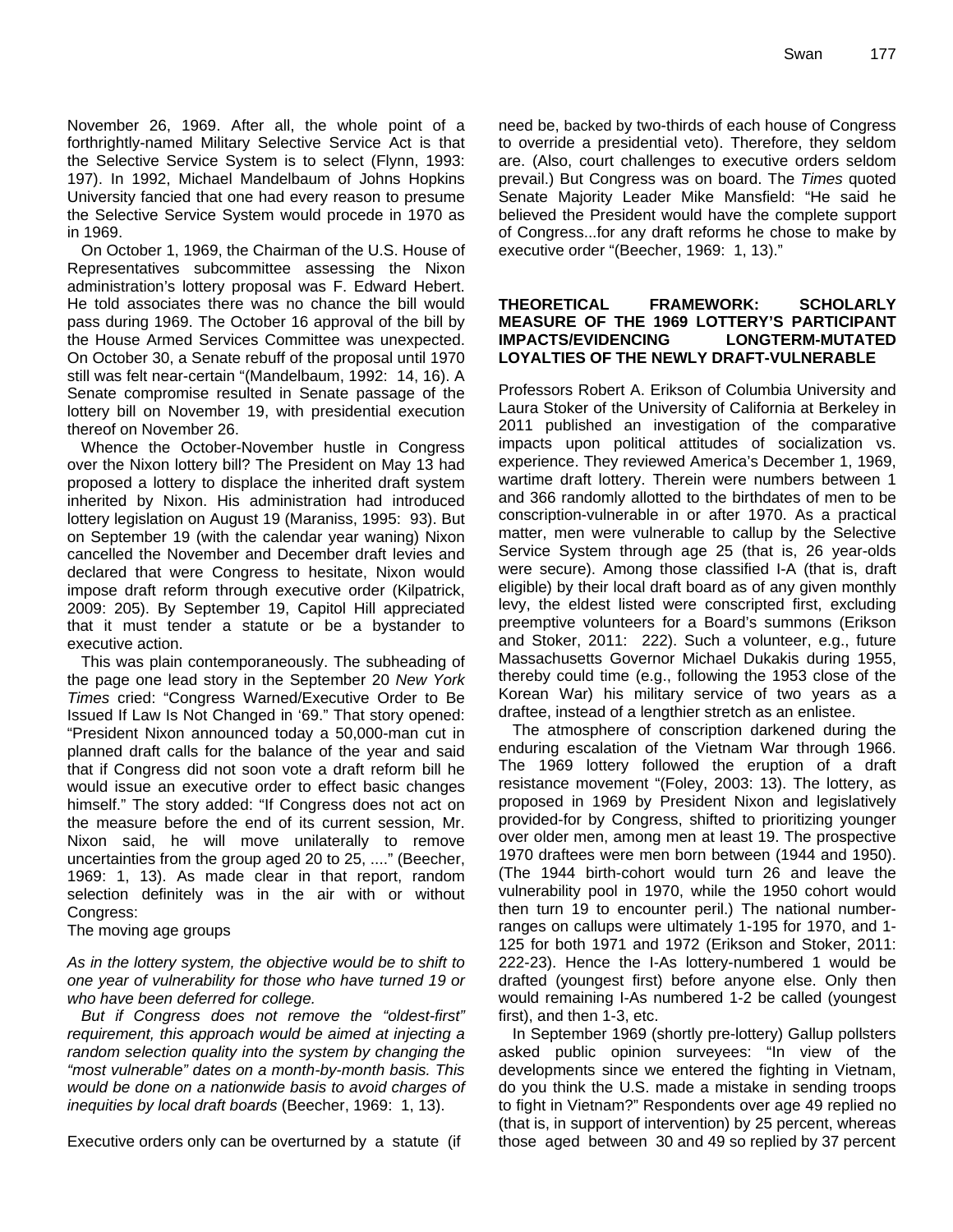and those under 30 were supportive by 36 percent. Repetition of the question in January 1970 (immediately post-lottery) elicited identical responses from those over 30, but for some reason, uncovered a support-sprout among the young, at 41 percent (vs. 36 percent four months earlier). Was this support-upsurge the Yank males to be draft vulnerable during 1970 and pleased with their lottery numbers, plus the people associated therewith?

The Selective Service System ordered local draft boards filling the February draft call to summon no one with a lottery sequence number beyond 60. It became plain that boards lacked such men in quantities to meet their quotas. By the close of March the Selective Service System had failed by 11,700 men to fill the quota (Flynn, 1993: 246). Gallup's repetition of the aforementioned question during March 1970 revealed that the burst of under-30 support now bloomed at 48 percent (vs. 41 percent two months earlier). Was this blossoming of support males draft vulnerable but gratified by their own December lottery results?

The Erikson-Stoker's study declared that a consensus sees strong self-interest effects upon political psychology when stakes are visible, tangible, large, and certain: "Those with low draft numbers were facing a situation that would meet these four criteria handsomely – a (relatively) high likelihood of being forced to abandon all personal plans and undertakings and to take part in a potentially life-threatening war. As one's lottery number increased, one's vulnerability decreased." The salience of the self-interest motivation was enhanced because the issue was not the chance to gain, but risk of loss.

Erikson and Stoker exploit Jennings-Niemi Political Socialization Study Data. That study initiated by M. Kent Jennings was executed by the University of Michigan's Survey Research Center and Center for Political Studies. Its original core was 1965 interviews of a national sample of 1,669 high school seniors from 97 public and nonpublic schools selected with probability in proportion to enrollment. From January to April of 1973, reinterviewed were 1,119 of these while another 229 completed a questionnaire. Surveys of 1982 and 1997 yielded completed interviews with 935 individuals across all four waves. Interviewee birthdates could be married to the 1969 lottery numbers. Low lottery number-holders were slightly less than the high number-holders to drop from the panel.

Virtually every one of the study's male panelists had been born during 1948. Many had entered the military by 1969, and of male interviewees who had not matriculated college, their military service fate already had been sealed: "Most tellingly, only 1 of the 70 respondents who lacked any college experience but who were draft eligible in 1969 entered military service post draft." So men who had not entered the military before the lottery and who had matriculated college proved the most likely among Study respondents to remain draft-vulnerable, with their college student deferments evaporating. (Graduate student deferments had been eliminated previously.) The 2011 investigation's primary sample was the 260 respondents who had been college bound in 1965 but as 1969 not yet in the military.

Among those with lottery numbers of 195 or lower 39 percent actually served military time (Erikson and Stoker, 2011: 225). The Nixon White House had estimated that post-lottery military enlistees would volunteer in equal proportions from among both the low and the high lotterynumbered men (Flynn, 1993: 246). The likelihood of service between lower and upper range numbers is a smooth relationship, devoid of a cutoff at between 195 and 196, for men did not learn the 195 ceiling on callup numbers until August 1970. (Recall that February 1969 Selective Service System demand for I-As lotterybranded up to number 60, a rate that would devour numbers 1-360 of 366 had it been sustained yearlong.) Indeed, the difference in the chance of service between the number pools above/below 195 was only 15 percent.

The pivotal question addressed by Erikson and Stoker was whether 1969 numbers influenced Vietnam attitudes in the 1973 survey. (Placebo tests for lottery numbers impact upon college-bound females delivered uniformly null results.) The difference between the highest and lowest number corresponded to approximately a 20-25 percent attitudinal difference along Dove-Hawk continuum. Is the influence of military service insignificant. Is voluntary military service distinguished from involuntary? "Again, there is no military effect, not even from getting drafted." It was the draft number as demarcation of the *perceived prospect of conscription* that related to Vietnam War evaluations.

Those unluckily lottery-numbered evinced a wide pattern of opinion/behavioral changes as of 1973. They were the more likely to have favored Senator George S. McGovern over President Nixon in the 1972 election, and to align at the liberal end of the ideological spectrum, expressing more liberal stances over a broad issue-array. Low lottery numbers upended partisan loyalties, whereas "The higher the number, the more party identification in 1973 resembled party identification from high school in 1965." Much movement was by erstwhile Republicans. By 1973, they had turned decisively more Democratic or Independent. Lottery numbers related significantly to feeling-thermometer ratings of Vice-President Spiro T. Agnew (varying among the college bound by 17 points on a 100-point scale) and Senator Edward M. Kennedy (thus varying by 11 points). Such scores for "the military" indicated that individuals with the highest lottery numbers rated the military nearly 20 points more affirmatively than did those with the lowest number. But scant was evidence that low lottery number-holders had become more politically aware as of 1973.

The 1973 impacts upon 1969's low lottery-numbered college men facing the wartime draft were already of long duration as political attitude studies go. The study of 1982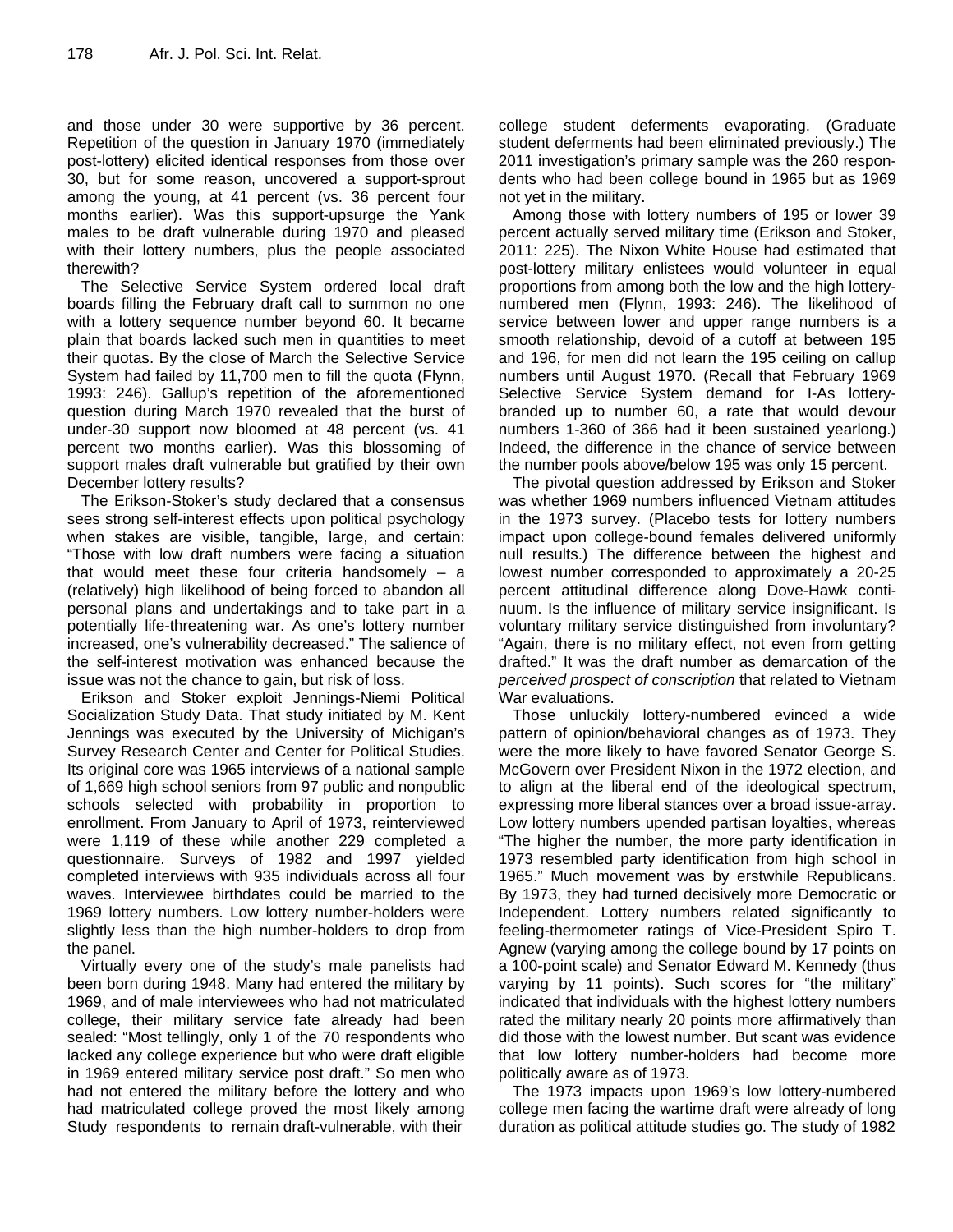and 1977 waves revealed fading effects regarding political ideology, and indexed issues: "However, an exception is with the central variable itself - Vietnam attitude." Why? "On the question of whether the war was a mistake, those with lucky and unlucky numbers remained as divided at age 50 as they had been in their mid-twenties." Also, low lottery number-holders of 1973 partisan allegiances endured. Their 1965 partisanship correlated not at all with their 1976 to 1996 presidential election Democratic Party vote. (Contrariwise, the hearts of some of America's men of 1948 beat true. High lottery-numbered Yanks' 1965 high school partisanship entailed, even into those lads' middle age, a measure of predictive potency. (Erikson and Stoker, 2011: 225-35)). The lottery's continuing impact raises the larger point that generational shocks can cut still deeper political scars across populaces, and more divide them from sheltered populations, than generally has been supposed "(Muchie and Baskaran, 2011: iii)".

And what proved to have been the most vivid attitudinal effect of the 1969 lottery, overshadowing even the 20- 25% divergence along the Dove-Hawk continuum between holders of the lowest and most elevated lottery number? (Erikson and Stoker, 2011: 226). Erikson and Stoker discovered:

*……Forn no dependent variable was the effect clearer than for reported vote in 1972. The probit equation predicting the vote reveals an average effect in terms of the probable vote of 38 percentage points as the differential from the lowest to the highest lottery number. Holding the other variables at their means, the projected percent voting for Nixon is 37% with lottery number 1 and 75% with number 366…...* 

(Erikson and Stoker, 2011: 231) Erikson subsequently wrote: "The salience of an issue to voters must at some level be driven by reality." Imagine how profound to the low lottery-numbered was the reality of December 1, 1969 (Erikson and Stoker, 2011: 452).

#### **The procedure: Measuring pre-lottery Nixon Vietnam strategy vs. post-lottery response thereto by newlydraft vulnerable/Measuring draft lottery opinion impact vs. Great Recession opinion impact**

In spring 1968, President Lyndon B. Johnson's once widely-expected renomination for the presidency confronted Johnson's Democratic Party primaries challengers, U.S. Senator Eugene J. McCarthy and U.S. Senator Robert F. Kennedy (Maraniss, 1995: 111). In 1967, Robert Kennedy held of the Indochina War:

*"There are three possible routes before us: the pursuit of military victory, a negotiated settlement, or withdrawal. Withdrawal is now impossible. The overwhelming fact of* 

*American intervention has created its own reality. All the years of war have profoundly affected our friends and our adversaries alike, in ways we cannot measure and perhaps cannot know. Moreover, tens of thousands of individual Vietnamese have staked their lives and fortunes on our presence and protection: civil guards, teachers, and doctors in the villages; mountain tribesmen in the high country; many who work for the present benefit of their people, who have not acceded to the Viet Cong even though they may not support the Saigon government. Many have once already fled the dictatorship of the North. These people, their old ways and strengths submerged by the American presence, cannot suddenly be abandoned to the forcible conquest of a minority"….* (Kennedy, 1967: 193-94).

His presidential bid ended with Kennedy's tragic death on June 6, 1968.

On August 10, 1968, a fortnight before the opening of the tempestuous (Kusch, 2004; Schultz, 1969) Democratic National Convention in Chicago, U.S. Senator George S. McGovern walked into the U.S. Senate Caucus Room to announce:

*I wear no claim to the Kennedy mantle, but I believe deeply in the twin goals for which Robert Kennedy gave his life--an end to the war in Vietnam and a passionate commitment to heal the divisions in our own society.... If I have any special asset for national leadership, it is, I believe, a sense of history--an understanding of the*  forces that have brought this country to a position of *power and influence in the world and an appreciation of what is important in our own time. For five years I have warned against our deepening involvement in Vietnam - the most disastrous political and military blunder in our national experience. That war must be ended now--not next year or the year following, but now.... Beyond this, we need to harness the full spiritual and political resources of this nation to put an end to the shameful remnants of racism and poverty that still afflict our land. Just as brotherhood is the condition of survival in a nuclear world, so it is the condition of peace in America.... It is for these purposes that I declare myself a candidate for the presidential nomination* (McGovern, 1977: 121).

McGovern put forth his announcement in the same room, and from virtually the identical spot, from which Senator Robert F. Kennedy had declared his own candidacy nearly five months previously. Almost within minutes of the McGovern declaration, that candidate had captured the endorsements of three Robert Kennedy backers: Pierre Salinger (President John F. Kennedy's White House Press Secretary), Frank Mankiewicz (press secretary of Robert Kennedy), and the Pulitzer Prizewinning historian of the presidency, Dr. Arthur M. Schlesinger, Jr. (aide to President Kennedy) (Hunter, 1968: 1). Senator McGovern's goals in running were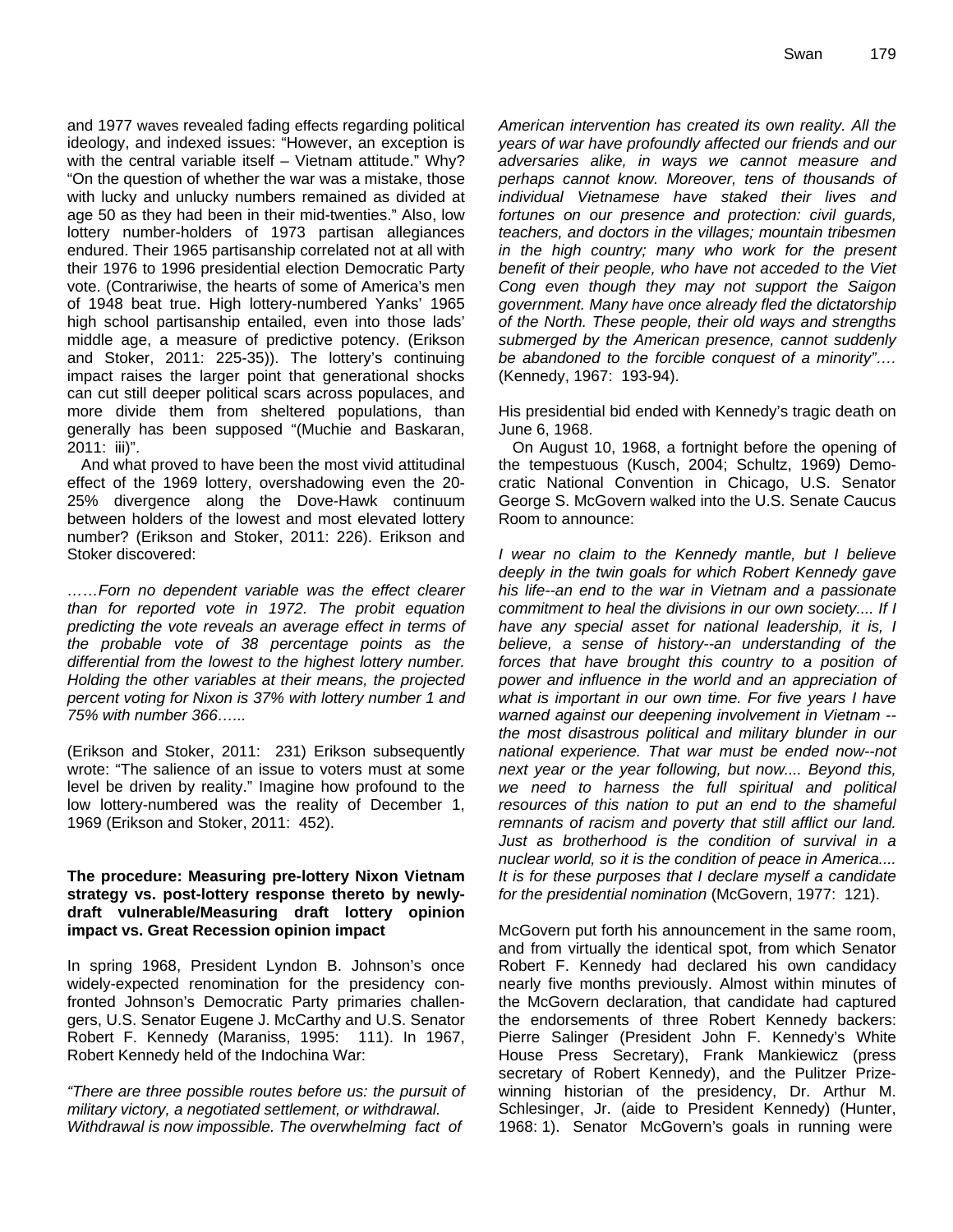thought to include steeling the party element pushing an antiwar plank in the Democratic National Convention opening on August 26, 1968 (Roberts, 1968: 61).

The Convention's antiwar protesters united behind a common Vietnam plank. This proposed plank embodied a no-compromise stance of antiwar delegates against pro-Johnson Administration delegates (Finney, 1968: 71; White, 1969: 322). This plank was drafted by supporters of Senators McCarthy and McGovern, in collaboration with former supporters of the late Senator Kennedy (Finney, 1968: 71). The plank was agreed upon by way of concession among the antiwar factions by Senator McCarthy's camp to the supporters of that late Senator. It principally drew from a speech delivered by Senator Edward M. Kennedy on August 21 before the Worcester, Massachusetts, Chamber of Commerce.

The three top anti-Vietnam War party leaders-- McCarthy, McGovern, and Kennedy--united at their Party's vexed convention for: an unconditional halt to bombing of the Democratic Republic of Vietnam (North Vietnam); phased mutual withdrawal of American and D.R.V. forces from the Republic of Vietnam (South Vietnam); negotiations between the Republic of Vietnam and the National Liberation Front (Vietcong); and a cutback of American offensive operations (Finney, 1968: 71; White, 1969: 322). In the floor debate over this antiwar minority plank, Salinger (himself a former U.S. Senator from California) told the delegates: "If Robert F. Kennedy were alive today, he would be on the platform speaking for the minority plank."

The Convention rejected this antiwar minority plank by a vote of 1,567 3/4 to 1,041 1/4. As emphatically recounted, after the unilateral American withdrawal from the war, by the distinguished Stanford University diplomatic historian Thomas A. Bailey:

*....The faction-rent Democrats met in Chicago late in August 1968, despite threats from anti-Viet Nam militants that the proceedings would be disrupted. Vice-President Humphrey, as anticipated, triumphed on the first ballot: his chief rival, Senator McCarthy, simply did not have the necessary machine-garnered votes. The chief battle erupted over the plank in the platform relating to Viet Nam. The McCarthyites argued for an* unconditional *termination of the bombing, followed by negotiations for a phased withdrawal of all foreign troops...* 

(Italics in original) (Bailey, 1974: 915). That week, 408 Americans were killed in Vietnam "(White, 1969: 322).

Why is such prominence allotted to this strife of 1968? The reason is the light it sheds upon the motives of many Americans after August 1969. For by August 1969, as emphatically recalled by 1973 Nobel Peace Prizeawardee Dr. Henry A. Kissinger, the Nixon administration "had offered or undertaken unilaterally all of the terms of the 1968 *dove* plank of the Democrats (which had been defeated in Chicago." (Kissinger, 1979: 256) (Italics in original). Indeed, Dr. Kissinger records of the President's May 14, 1969, first televised speech on Vietnam: "The United States agreed to the participation of the NLF in the political life of South Vietnam; it committed itself to free elections under international supervision and to accept their outcome. The President offered to set a precise timetable for withdrawal and ceasefires under international supervision; it went far beyond the dove platform [sic: plank] defeated at the Democratic Convention." (Kissinger, 2003: 80)

Nixon's Democratic Dove policy was obvious at the time (Kissinger, 2003: 555). Held *Time Magazine* in its September 19, 1969, issue:

*....Richard Nixon cannot be called a hawk on the Viet Nam war. He wants the U.S. out, and he would prefer to bargain toward the exit rather than fight his way there. He has begun to reduce the American force level in Viet Nam. In May the President put forward a conciliatory negotiating position, inviting the Communists to discuss it seriously.....* 

(The War: Stark Options for America, Time Magazine Sept. 19, 1969: 19) In 1987, former Senator McCarthy published *Up 'Til Now: A Memoir*. He recounted concerning the presidential contender Nixon of 1968: "His campaign was restrained, almost antiwar. After his election, he continued the war with extended bombing and the 'incursion' into Cambodia. But the Vietnam War did end during his administration." (McCarthy, 1987: 199- 200). The halt to bombing of North Vietnam already in place at Nixon's January 20, 1969, First Inauguration was sustained far beyond August 1969. The Cambodian intervention transpired in 1970. Curiously, McCarthy does not compare Nixon's strategy of August 1969 to his own Chicago minority plank of August 1968.

In 1977, Senator McGovern published his autobiography. He expounded the Vietnam plank struggle in Chicago. Curiously, McGovern failed to quote any actual plank that McGovern had favored (McGovern, 1977: 125). In 1979, U.S. Senator Harold E. Hughes published Hughes' memoirs. He quoted Ethel (Mrs. Robert F.) Kennedy as telling Hughes in 1968 that Hughes was a main reason for Kennedy's 1968 Presidential push. Hughes placed Senator McCarthy's name in nomination at the convention, Hughes having settled upon endorsing McCarthy in July. Curiously, Hughes, too, fails to quote the actual McCarthy-backed (McCarthy, 1969: 211-12) antiwar plank (Hughes, 1979: 252-56).

Why resounds such silence? McCarthy, McGovern and Hughes could have felt embarrassed that the Indochina War policy they resisted post-1969 actually applied the antiwar plank promoted by their own McGovern-McCarthy-Kennedy coalition in Chicago. In 1968, Hillary Rodham toiled on behalf of Eugene McCarthy's anti-Vietnam War war candidacy for president. In Boston's suburbs, young Rodham canvassed for votes door-to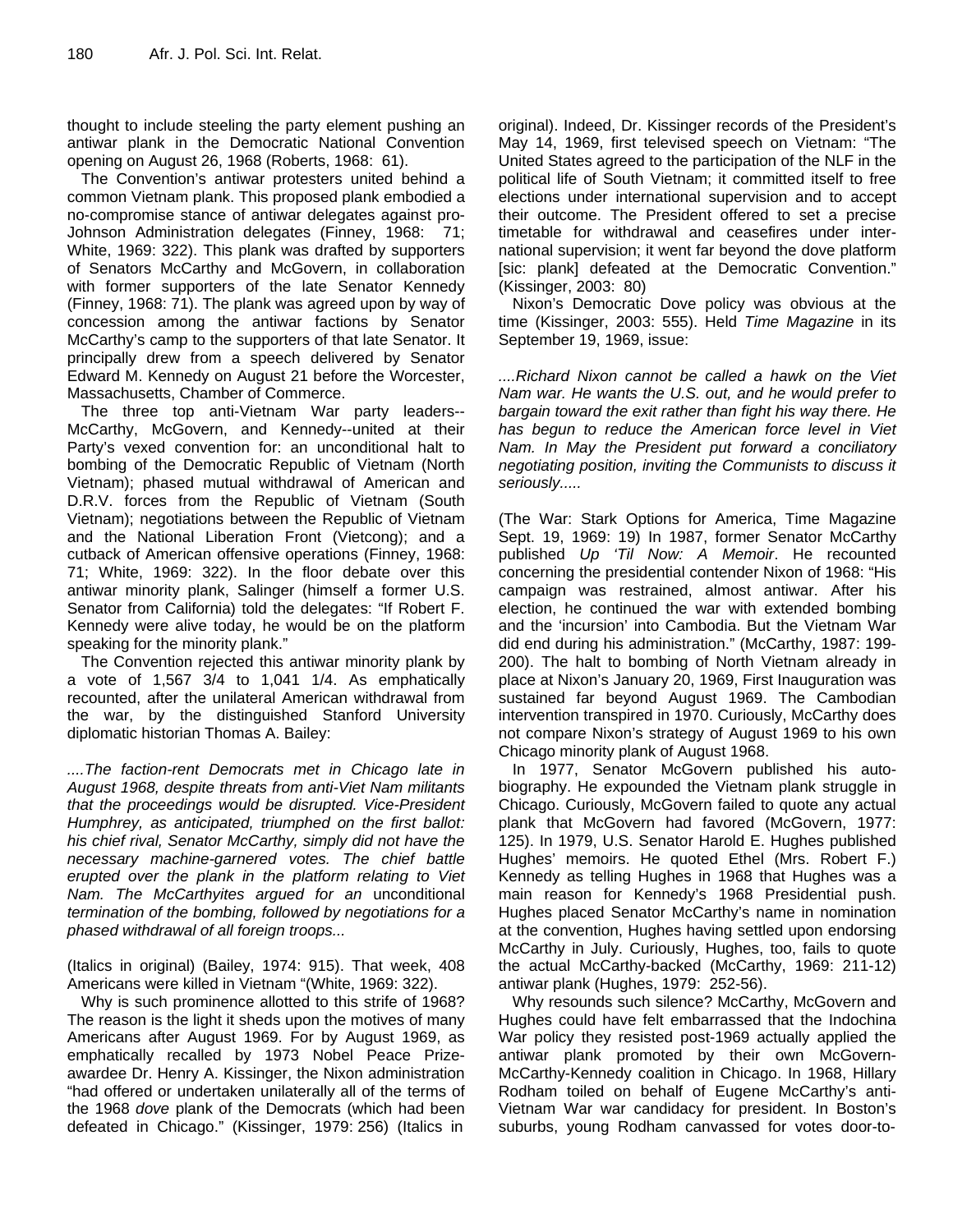door (Brock, 1996: 13). Did she feel embarrassed in 1992 to read how (e.g., in his letter to U.S. Army Col. Eugene Holmes on December 3, 1969) her future husband had turned his back on the August 1968 Vietnam strategy (openly enforced by Nixon on December 3, 1969) of her own preferred presidential candidate (McCarthy)? (Clinton, 1969).

Dr. Kissinger lamented the spring 1975 Communist conquests of South Vietnam, Laos and Cambodia: "For the sake of our long-term peace of mind, we must some day undertake an assessment of why good men on all sides found no way to avoid this disaster and why our domestic drama first paralyzed and then overwhelmed us." The Erikson-Stoker's study arrives as if in response to Kissinger's cry. It isolates the emotional energy the December 1, 1969, draft lottery unleashed within the psyches of those unluckily-numbered that evening.

Further, the Erikson-Stoker's study evidences that this emotional eruption splashed its lava beyond the nethermost-numbered men (those most menaced). Instead, Erikson and Stoker emphasize that political response to the lottery accompanied draft numbers insofar as they marked the *"perceived likelihood of getting drafted."* (Erikson and Stoker, 2011: 229) (Italics in original) N.B.: "That is, it was the *expectation* of possible military service -- triggered by the draft number -- rather than the *actuality* of getting drafted (or not) that generated the attitude change." (Italics in original) And Erikson and Stoker emphasize more: "It is important to stress that the relationship between actual military service and lottery number was not a step function at the cutoff value of 195. The probability of military service tends to vary little across the low lottery numbers and drop more steadily as one approaches the upper range. The smoothness of the relationship reflects the uncertainty of the time.…" (Erikson and Stoker, 2011: 225).

Consequently should one expect the emotional outpouring from that fraught December first to manifest itself across a broad expanse of the Yank males to be of draft-age during 1970, and their dear ones. How broad? The entirety of those merely self-perceived as draftvulnerable during 1970. *Quaere*: A lottery ranking at an elevation how exalted would have been required to preclude your own self-perception of hot war draftvulnerability? In absolute numbers, across precisely how wide a swath of youthful men might the emotional outpouring of that grisly night have evidenced itself? The American male population, encompassed by the December 1, 1969, draft lottery numbered approximately 850,000 (Lottery Facts). That total leaves room for a lot of nervous lads, girlfriends, siblings, and parents. And what is the emphatic upshot? Political scientists, Erikson and Stoker conclude: "This case serves as a striking example of the power of self-interest to disrupt and transform political views (Erikson and Stoker, 2011: 236)." Yes, striking.

It has been seen that Erikson and Stoker teach that if

stakes present themselves as visible, tangible, big, and certain, then the impact of self-interest upon political psychology grows potent indeed. So, naturally arresting was the capacity of selfishness to distort, or even mutate, political beliefs on the part of millions of American men, and of those identifying themselves therewith, after December 1, 1969. The Erikson-Stoker's study reveals the fuel for inflaming the domestic resistance to the U. S. defense of beleaguered little South Vietnam following that date.

For the strategy engendered by the 1968 Democratic National Convention Dove Plank and incarnated by the Nixon administration by August 1969 had been proved bootless well-prior to that date of the draft lottery. Thus, discredited should have been both the 1968 champions of that failed program and the 1969 White House adherants to their failed project. Thereby, Senators McGovern, McCarthy, Kennedy and Hughes logically would have become leaders devoid of followers. But no such rational outcome transpired. Instead, between December 1, 1969 and January 1, 1971, renunciation of and denunciation of the Vietnam War intensified in America.

To reiterate: There obtained a faction in wartime national debate that, by 1969 theater of war events, logically would have been chastened into humbled silence. Contrariwise, that very faction (which in 1968 endorsed that Dove Plank plainly proved a failure in execution during 1969) redoubled its demands for increasingly amenable-accommodations of the wartime common enemy of the United States and its embattled little ally overseas. Moreover, to a certainty was this not because that faction had been reinforced by informed argumentation from freshly-fervent Vietnam War opponents recently slapped with low lottery numbers. Erikson and Stoker discern that slender is evidence that an unfavorable lottery outcome impelled an expanded political awareness demonstrable by 1973: "Thus, although war-related political learning undoubtedly did take place in the wake of the lottery; and although those most attentive did come to express more negative opinions regarding the war, this dynamic does not account for the large differences of opinion that emerged between those holding adverse versus safe lottery numbers (Erikson and Stoker, 2011: 230)." The 1972 struggle in the United States for the presidential nomination of a major national party witnessed competition among candidates (e.g., Senator McGovern) to outbid one another in proposed placation of the regime warring, upon the soil of her ally, against the armed forces of the United States of America.

Erikson and Stoker in 2011 delivered a partial explanation of this 1969-1972 Alice in Wonderland history. The cause-and-effect was less logical than psychological. A complete worldview can be synthesized to rationalize self-interested behaviors. Erikson and Stoker concluded with these words: "Vulnerability to the draft induced by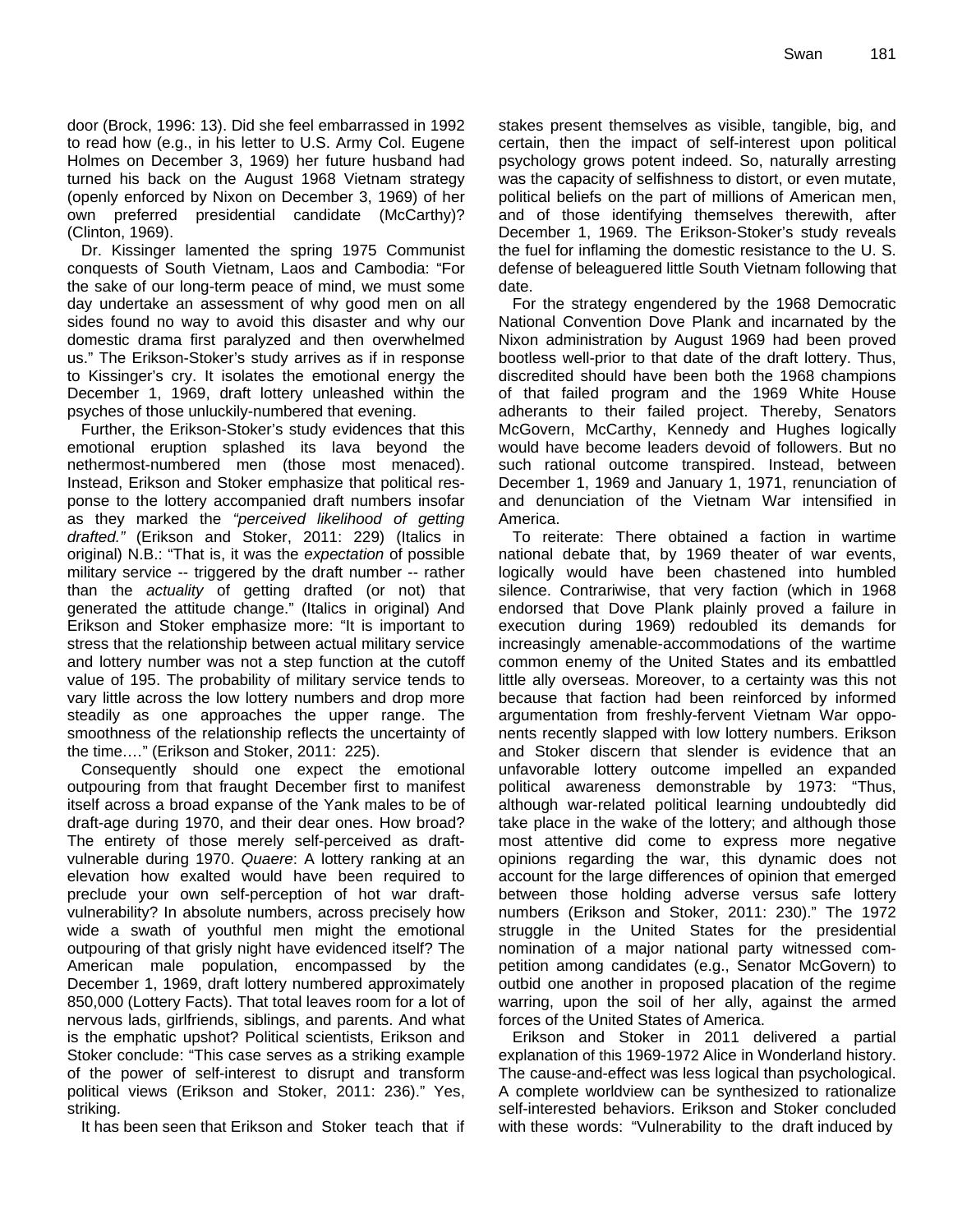the 1969 lottery not only structured attitudes toward the Vietnam War, but also provoked a cascade of changes in basic partisan, ideological, and issue attitudes. The breadth, magnitude, and, in some respects, persistence of these attitudinal changes illustrate how powerful selfinterest can become when public policies directly touch our lives (Erickson and Stoker, 2011: 236)."

Erikson and Stoker teach that regarding the issue of whether the war was an error, the higher and lower lottery-numbered men divided as deeply at age 50 as they had the quarter-century earlier. Early emotional investment in a stance can blind one to hard facts (Through their post-lottery attachment to the element behind the Democratic National Convention minority plank, embittered bearers of low lottery numbers embraced August 1968 proponents of the program discredited by its public failure as of August 1969.) Reconsideration of one's position risks requiring repudiation of an array of pronouncements and rationalizations reaching back decades. How many men are so strong as to prove so daring? Instead, a tactical blanket-discrediting of the opposition might afford comfort the sweeter.

And such truths could apply far beyond the specific populations investigated in the Erikson-Stoker study. In 2011, Tom Jacobs, the Miller-McCune.com social policy journalist, accurately reported the Erikson-Stoker study as confirming that, for studied lottery high-numbered men, their 1965 party identification was as stable in 1973 as that of female counterparts. Hence proved those men America's truehearts. The self-interested, draft-vulnerable males had totally rethought their partisanship (Jacobs, 2011).

Whereas, less accurately, syndicated columnist and public policy author David J. Sirota (Sirota, 2007) that same year emphatically cited the Erikson-Stoker study thus: "It suggests that many Americans' aggressively prowar ideology may fundamentally *rely* on their being physically shielded/disconnected from the human cost of war" (Italics in original). Although Sirota admits that it was the draft-vulnerable men who became party-abandoners (especially such as were erstwhile Republicans), Sirota argues that a high lottery number fostered a "pro-war" tropism: "By contrast, 'for men with safe lottery numbers, the continuity of party identification' -- and militarist ideology – 'was relatively unaffected by the draft' (Sirota, 2011)."

How does the wartime steadfastness of lottery highnumbered males expose the truehearts' "pro-war" propensity? Erikson and Stoker found that the partisan selfidentifications by women studied survived unaffected by the lottery, as were partisan self-identifications by highnumbered men (Erikson and Stoker, 2011, 230 and 231). Did this *female* partisan fealty signify distaff pro-war tropism? Some might speculate that continued partisan self-identification by high-numbered men (as faithful as was the partisan self-identification by women studied) suggests those men to be no more "aggressively prowar" than, well, those very girls. (They, as females, were "sheltered/disconnected from the human cost of war."). And how "aggressively pro-war" *were* those very women? How bloodthirsty are the girls in Sirota's neighborhood?

Sirota thinks party-loyalist men of November 30 still standing true on December 2 evidenced militarist pathology ("militarist ideology"), not stouthearted consistency. Meanwhile, Erikson and Stoker associate "militarist ideology" with no partisan affiliation at all. For in the Erikson-Stoker study "militarist ideology" goes unmentioned. Whence derived Sirota's "militarist ideology" phraseology?

The continuing import of the long-discounted or disregarded 1969 draft lottery was evaluated by Professors Erikson and Stoker as a continuing one. And the political impact of ill-starred lottery numbers proved longterm compared to *what*? One panel study reported during 2013 by Columbia University political scientist Yotam Margalit addressed a national sample of respondents. It consisted of four waves of surveys wherein identical respondents were interviewed to elicit data on both their political attitudes and evolving labor market contexts between July 2007 and March 2011 (Margalit, 2013: 80). Those years immediately followed the close of the global Great Moderation and the onslaught of the Great Recession of 2007 to 2009. The latter contained the financial hurricane of 2008 and 2009.

Sure enough, the firsthand ordeal of economic hardship (especially jobloss) entailed a major effect on increasing welfare expenditure support. Appreciably more pronounced was this effect upon Republicans. Yet shortlived proved this attitudinal lurch. The effect evanesced upon improvement of an individual's employment status (Margalit, 2013: 80). Hence, one sees how the political punch of disfavored draft lottery numbers was longlasting even when compared to the wallop of the Great Recession.

#### **RESULTS**

The first Vietnam War draft lottery was held on December 1, 1969. The requisite statutory authority for this lottery Congress had delivered to the White House imminentlybeforehand by way of the Selective Service Amendment Act of 1969, amending the 1967 Military Selective Service Act. President Nixon was bound to take the heat to emanate from the lottery conscription-tool. Nixon was the Chief Executive endorsing lottery legislation, signing into law the bill legalizing the lottery, and performing as the military's Commander-in-Chief. There was already a draft resistance movement afoot. The lottery was held to draw, randomly, birthdates. The lottery was thereby to prioritize the muster-liabilities of any Selective Service System registrants consigned to the I-A classification during 1970.

Unidentified by the Erikson and Stoker work reviewed herein was a particularly noteworthy facet of post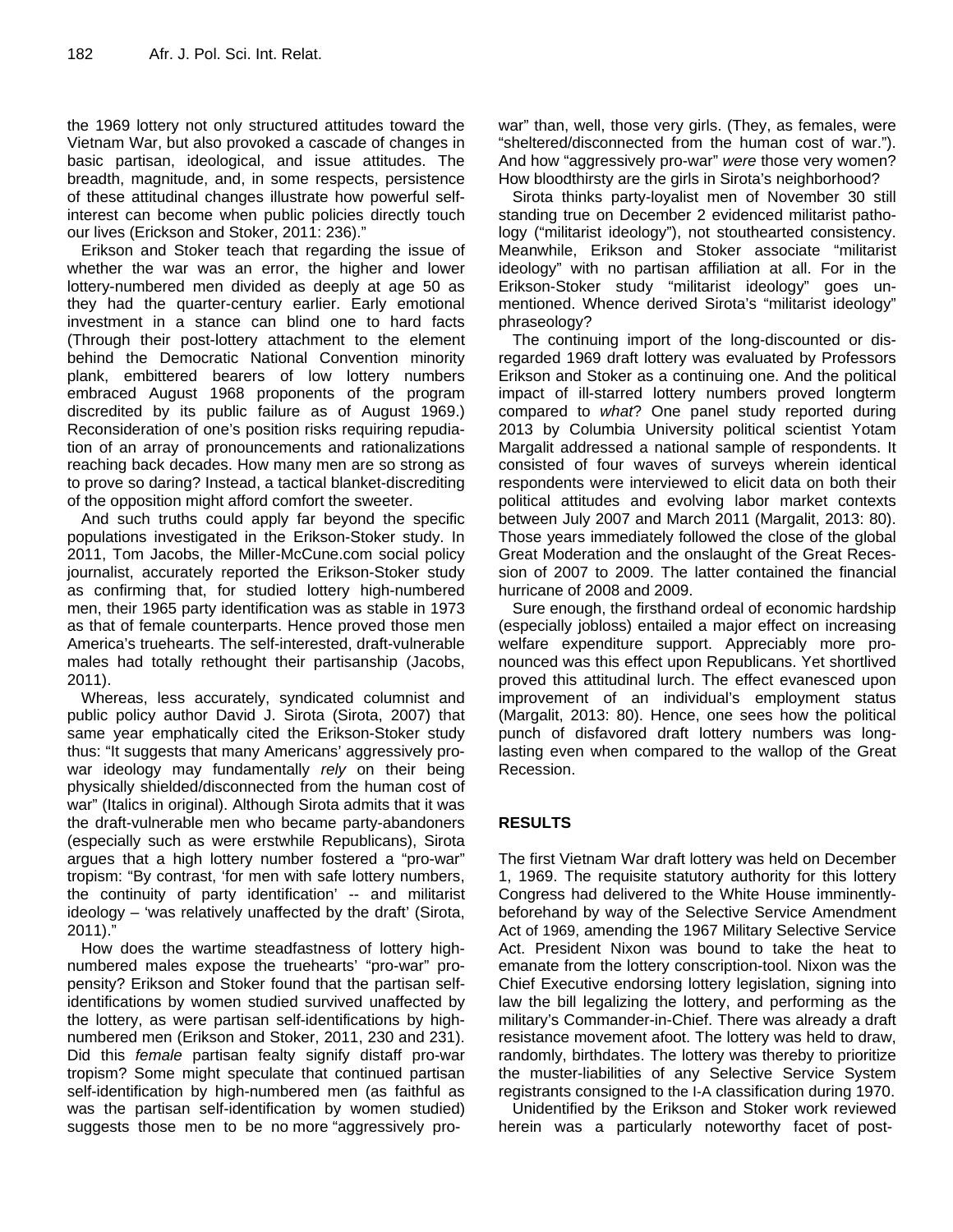December 1, 1969, protracted political opinion-outcomes. For an unprecedented receptivity, to one or another avowedly anti-Vietnam War public figure, e.g., Senator Edward M. Kennedy, on the part of the men burdened with less-favorable numbers paralleled something of a hairpin-turn by them against the Vietnam War and opposition by them toward personalities linked thereto, like Nixon and Vice-President Agnew. Intensely ironic proved this latter political opinion evolution.

Why? Because that 1969 Vietnam War strategy which actually was carried out by the Nixon administration (conspicuously through Nixon's National Security Adviser Kissinger) mimicked that war-program endorsed prospectively by Senator Kennedy personally, as well as by Kennedy's allies in the turbulent Democratic National Convention of 1968. Their August 1968 preferred policies for the Vietnam War had been repudiated then by their own Party as objectionably beneficial to the wartime foes of the United States. Yet their very own agenda, once incarnated by the Nixon Administration, failed to attract the backing of men unhappy with their 1969 lottery numbers. Something beyond an idealistic and abstract embrace of the supposed August 1968 wisdom of the antiwar movement truly fueled 1970 aversion to President Nixon and to the Vietnam War. And such aversions were discovered by Erikson and Stoker to flame (not simply to smolder) for many years beyond the 1975 Communist conquest of South Vietnam.

Regrettably, professional confidence in the Erikson-Stoker reading of events is somewhat compromised when those authors propound: "At the end of 1965, a system of conscription was nominally in place, but the armed forces were almost entirely manned by volunteers (Erikson and Stoker, 2011: 222). Contrariwise, an autumn 1964 Defense Department survey of regular enlisted men in their first term of duty (that is, each superficially a peacetime volunteer) revealed only 61.9 percent of them as true volunteers (that is, not draft-motivated) (Oi, 1967: 221, 232). In the wartime fiscal year July 1, 1965 to June 30, 1966, draftee inductions ran at a proportion at least twothirds the number of alleged volunteers (many themselves being, as just seen, draft-motivated) (Dunnigan and Nofi, 1999: 18; Sanders, 1966: 117). Erikson and Stoker denominate the age of draft eligibility as 19 (Erikson and Stoker, 2011: 222). But it was eighteen years, six months (Rothenberg, 1968: 139).

Too, they submit: "In 1967, for example, the deferment for graduate study was eliminated "(Erikson and Stoker, 2011: 222)." Yet this happened on February 16, 1968. (Maraniss, 1995: 106) Nor is this last a trifle, irrelevant to the science of American politics.

For on that bygone date was William J. Clinton scheduled to graduate from Georgetown University in June 1968. Clinton learned that he could not expect wartime security for three more years as a draft-deferred student in a law school. On the contrary, he would become elgible for military induction by July 1968. And there hangs a tale.

#### **Conflict of Interests**

The author has not declared any conflict of interests.

#### **REFERENCES**

- Bailey T (1974). A Diplomatic History of the American People  $9<sup>th</sup>$  ed., p. 915.
- Beecher W (1969). Nixon Cuts Draft Calls by 50,000 For This Year: Pledges Basic Reforms. N.Y. Times: September 20, p. 1.
- Brock D (1996). The Seduction of Hillary Rodham p. 13.
- Chapman B (1968). Our Unfair and Obsolete Draft and What We Can Do About It p. 6. http://www.ebay.ca/itm/OUR-UNFAIR-AND-OBSOLETE-DRAFT-AND-WHAT-WE-CAN-DO-ABOUT-IT-B-Chapman-1968-PB-
- /380992032849?pt=Antiquarian\_Collectible&hash=item58b4e51051& \_uhb=1
- Clinton W (1969). Letter to Col. Eugene Holmes, December 3, http://www.freerepublic.com/focus/news/838469/posts
- Cong. Rec. H10199-H10200 (daily ed. October 1, 1992) (statement of Rep. Dornan).
- Dunnigan J, Nofi A (1999). Dirty Little Secrets of the Vietnam War p. 17.
- Erikson R, Stoker L (2011). 'Caught in the Draft: The Effects of Vietnam Draft Lottery Status on Political Attitudes' Am. Pol. Sci. Rev. 105(2):221-237.
- Finney J (1968). Defeat for Doves Reflects Deep Division in the Party. N.Y. Times: August 29, p. 1
- Finney J (1968). Doves Are Cool to a Compromise. N.Y. Times: August 25, p. 71.
- Flynn G (1993). The Draft, 1940-1973. p. 197.
- Foley M (2003). Confronting the War Machine: Draft Resistance During the Vietnam War p. 13.
- Griffith R (1997). U.S. Army's Transition to the All-Volunteer Force, 1868-1974. p.11-12.
- Hughes H (1979). The Man From Ida Grove: A Senator's Personal Story p.252.
- Hunter M (1968). M'Govern Opens Presidential Bid With Peace Plea. N.Y. Times: August 11, p. 1.
- Jacobs T (2011). For Some Boomers, Political Affiliation a Matter of Chance (June 24, 2011) (www.miller-mccane.com/politics/for-someboomers-political-affiliation-a-matter-of-change-32864/).
- Jones L (1980). Great Expectations: America and the Baby Boom Generation p. 92.
- Kennedy R (1967). To Seek a Newer World pp. 193-194.
- Kissinger H (1979). White House Years p. 256
- Kissinger H (2003). Ending the Vietnam War: A History of America's Involvement in and Extrication from the Vietnam War p.80.
- Kusch F (2004). Battleground Chicago: The Police and the 1968 Democratic National Convention.
- Lottery **Facts**
- (www.vietnamwardraftlottery.com/phpnuke/modules.php?name=Cont ent&pa=showp).
- Mandelbaum M (1992). Not So Slick: Why Clinton's Not a Draft-Dodger. The New Republic: Washington: June 1, pp.14-16.
- Maraniss D (1995). Maraniss, First in His Class: A Biography of Bill Clinton p.193.
- Margalit Y (2013). 'Explaining Social Policy Preferences: Evidence from the Great Recession' Am. Pol. Sci. Rev. 107(1):80,81.

McCarthy E (1969). The Year of the People pp.210-11.

- McCarthy E (1987). Up 'Til Now: A Memoir. http://www.worldcat.org/title/up-til-now-a-memoir/oclc/13762215
- McGovern G (1977). Grassroots: The Autobiography of George McGovern p.121.
- Military Selective Service Act of 1967, (1967). 81 Stat., Pub.L. 90-40.
- Oi W (1967). 'The Costs and Implications of an All-Volunteer Force' in Tax S (Ed.), The Draft: A Handbook of Facts and Alternatives pp.221- 232.
- Roberts S (1968). McGovern's Race Expected to Have Little Impact. N.Y. Times: August 11, p. 61.
- Rothenberg L (1968). The Draft and You: A Handbook on the Selective Service System p.139.